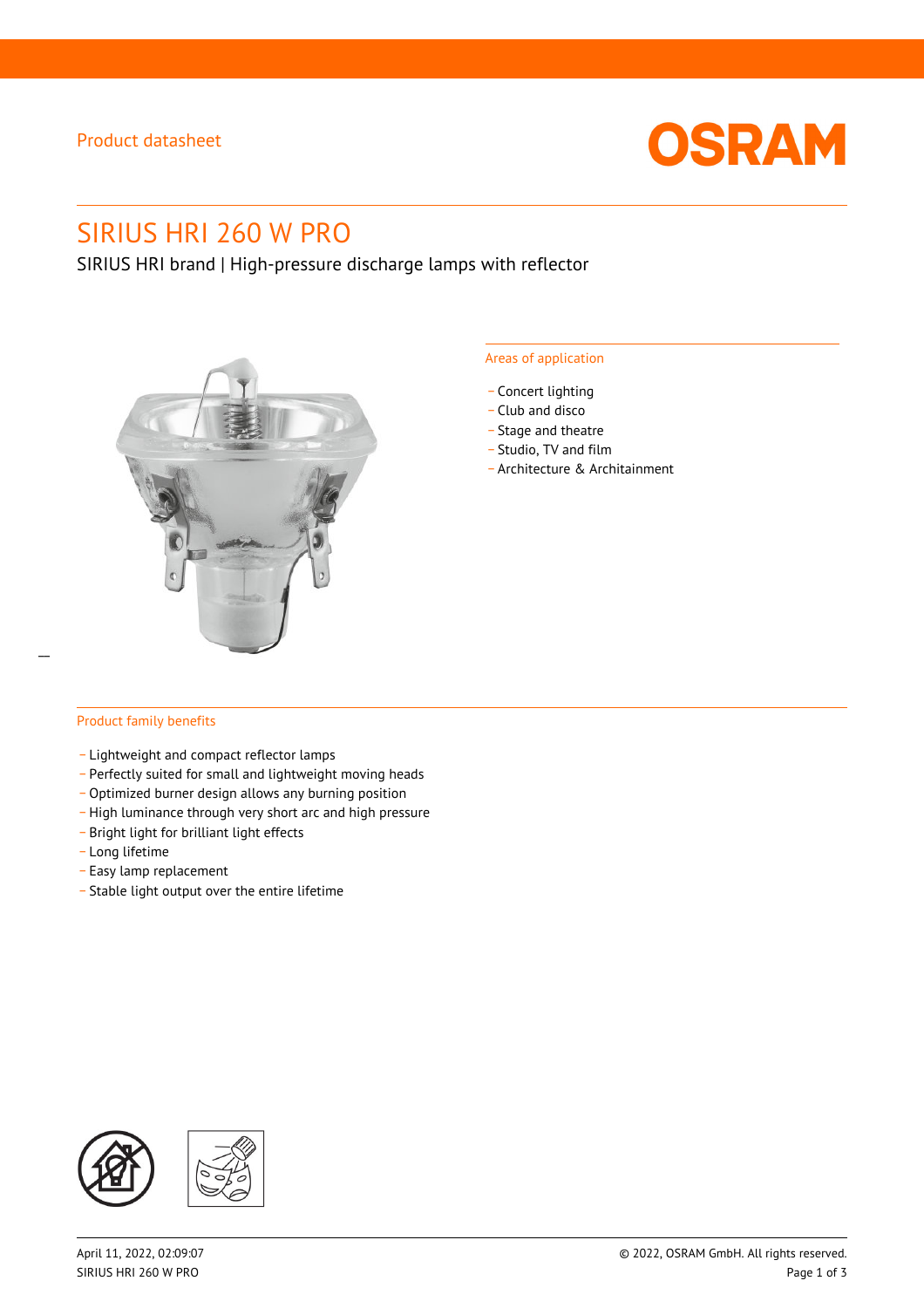# Product datasheet

### Technical data

### **Electrical data**

| Nominal wattage        | 260.00 W |
|------------------------|----------|
| <b>Nominal current</b> | 3.7 A    |
| Nominal voltage        | 72.0 V   |

#### **Photometrical data**

| <b>Nominal luminous flux</b> | 13500 lm |  |
|------------------------------|----------|--|
| Color temperature            | 7800 K   |  |
| Color rendering index Ra     | 79       |  |

# **Dimensions & weight**

| <b>Diameter</b> | 51.0 mm  |
|-----------------|----------|
| Length          | 50.0 mm  |
| Arc length      | $0.9$ mm |

### **Lifespan**

| Lifespan |  |
|----------|--|

Π

 $\overline{a}$ 

**Lifespan** 6000 h

## **Environmental information**

| Information according Art. 33 of EU Regulation (EC) 1907/2006 (REACh) |                               |  |  |  |
|-----------------------------------------------------------------------|-------------------------------|--|--|--|
| Date of Declaration                                                   | 07-04-2022                    |  |  |  |
| <b>Primary Article Identifier</b>                                     | 4062172118941   4062172118927 |  |  |  |
| Declaration No. in SCIP database                                      | In work                       |  |  |  |